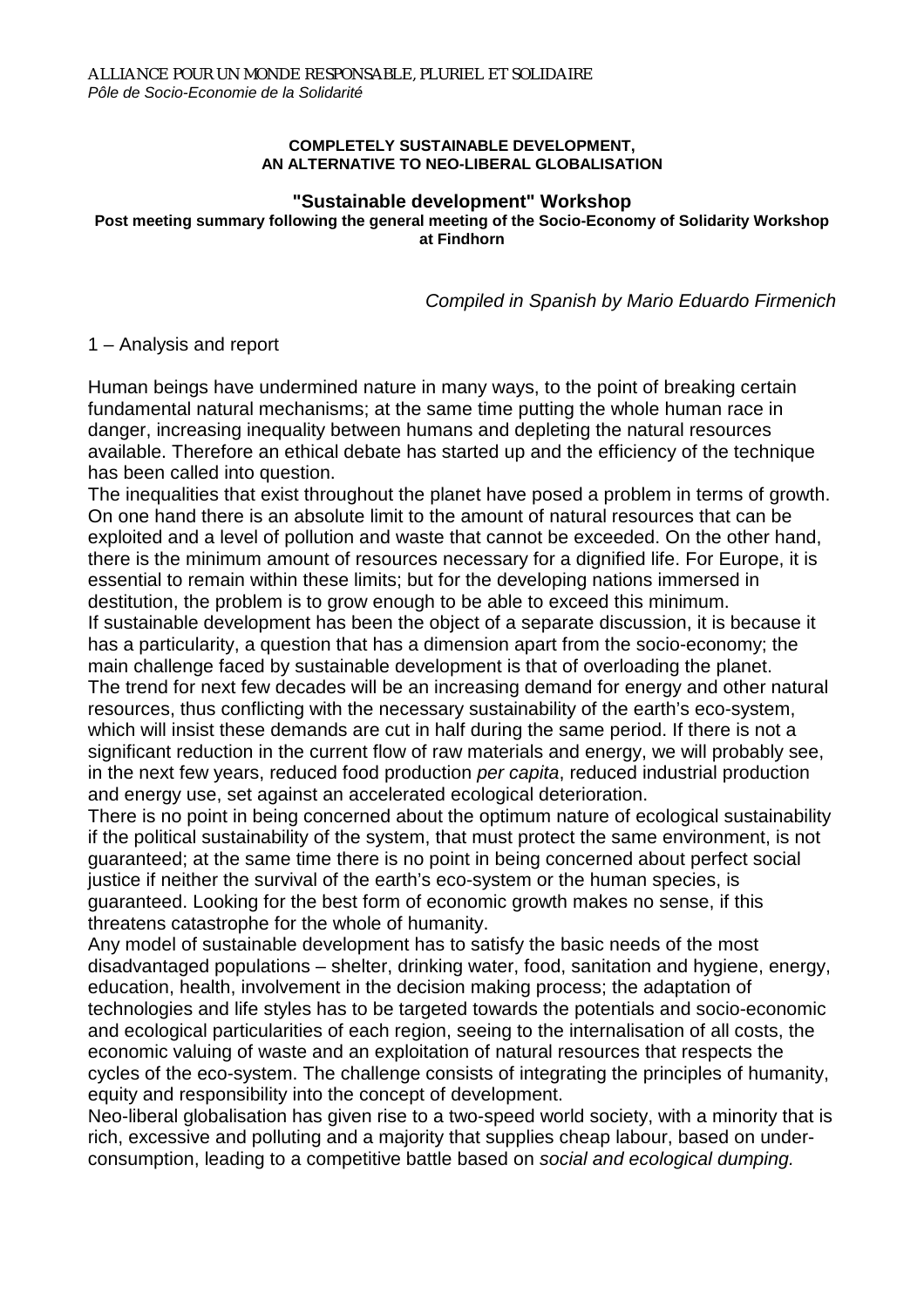Excessive consumption, established as the ethical value, has intensified the destruction of natural resources, favouring the two billion consumers of the wealthiest nations, whose dynamic of production/consumption/waste feeds environmental destruction. The social duality of humanity, with its dynamic of the "excessive consumption/underconsumption" dialectic has become the driving force of the massive migrations of the South towards the North and of the East towards the West. The inability of our opulent society (with its own tendency towards duality) to absorb those living on the margins of society, has given rise to pockets of the Fourth World in Europe and the United States. We cannot sustain a relentless growth in consumption, nor even maintain the present day levels of consumption. It is no longer viable to eradicate poverty in the world, by elevating the model of consumerism, with still more sustained economic growth, following the

current industrial model, even if we deign to add a certain concern for the environment. We believe that it is not enough to call into question the logic that leads to a nonsustainable use of nature; we must challenge the social relations and world economic system which allows it to happen. We can advance certain hypothesis:

- 1) Globalisation is a new context; perhaps not in terms of trends but in terms of sudden change and intermittency of scale.
- 2) Sustainable development will be global or not at all.
- 3) For a sustainable socio-economic development for the most under-privileged peoples on the planet, development processes must be endogenous to the South; economic growth included, in numerous cases, which must be sustainable from the environmental point of view. But this has to be accompanied by a parallel decline (in production and consumption, not quality of life) in the North, in such a way as to enable sustainable development on a global scale.
- 4) New communication technologies have changed the systems and relationships of production, work and trade as much as the relationships between cultures, ideas and people. Bio-diversity, (in the wider sense and thus also including cultural bio-diversity), is in more danger than ever.
- 5) The nation state has allowed the economy to deregulate itself, and it is the " Market ", the *deus ex machina*, that has taken its place.
- 6) The structure of international institutions is based on, as the name suggests, nation states, leaving the global economy deregulated.
- 7) Proposals such as the elimination of foreign debt, the Tobin tax, reduction of working hours, the sustainability of production sectors, the exchange of technology and expertise, etc; all of which are based on the power of the nation state, are in direct contradiction with the previous statements.
- 8) For several centuries the North has been stripping the South of its human and natural resources, contributing to a huge ecological debt of the dominating North towards the people of the South. Sustainable development forces us to face the non-sustainable nature implicit in the behaviour of an industrialised civilisation dominated by the North and its model of neoliberal globalisation.
- 9) Economic growth based on this sole method of neo-liberal thinking is neither socially, economically, ecologically nor politically sustainable

.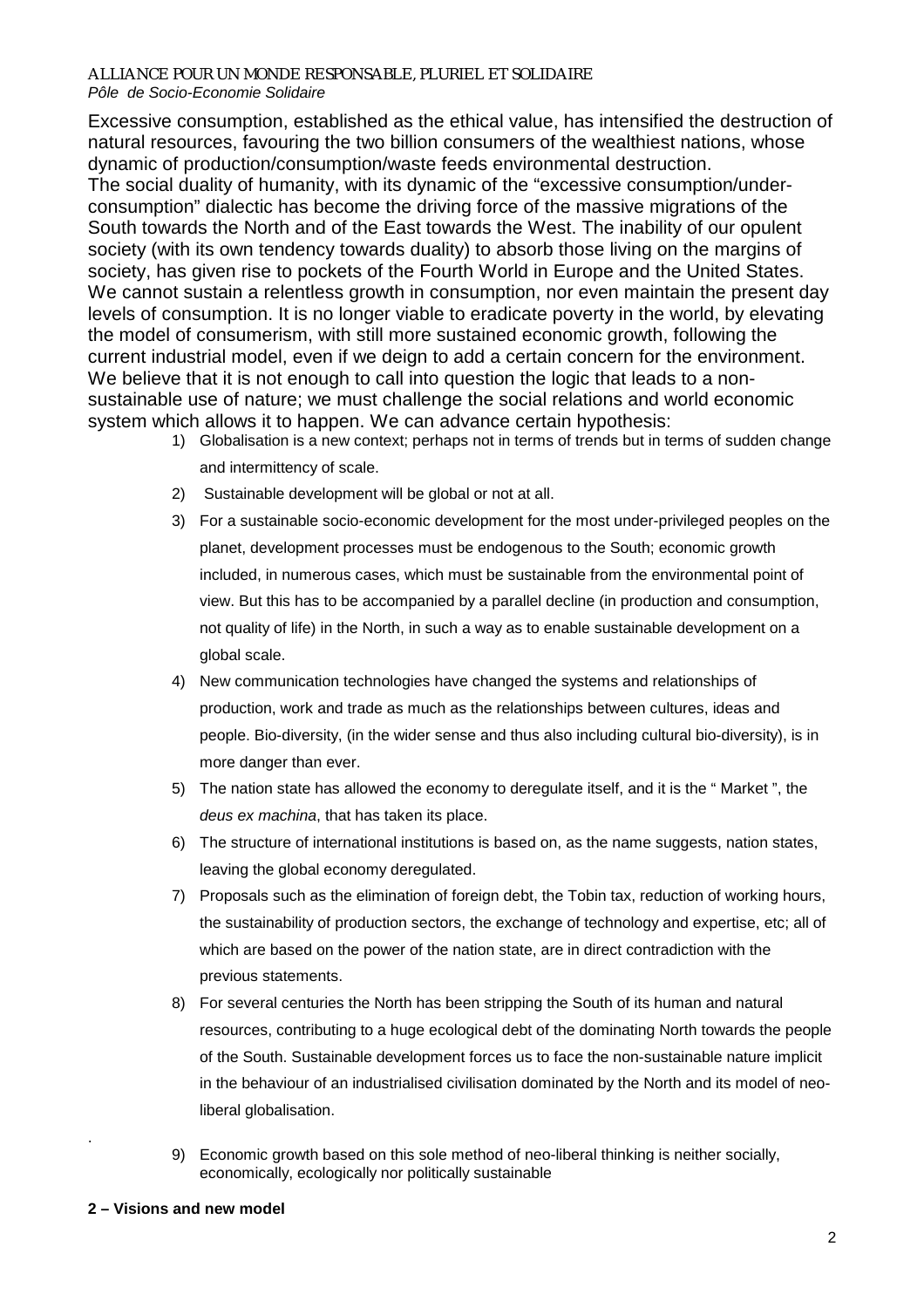The impoverishment of the old model forces us to face an important question: How to satisfy human needs, preserve the future and well-being of future generations and, at the same time, protect the environment? The concept of a completely sustainable development, which integrates the many facets of the problem, allows this question to be answered.

The notion of sustainable development must be complete: that is to say that the development must be sustainable economically, ecologically, socially and politically, comprising an ethical dimension and a respect for cultural diversity.

Completely sustainable development assumes a re-examination of two concepts that until now have been fundamental to the modern notion of development: 1) the pseudo law of " market self-regulation"; institutional regulation of the market is intrinsically necessary and sustainable development must promote decentralised forms of development at the local level 2) the concept of " the insatiability of human beings " as fundamental to the modern construction of the idea of "needs"; a culturally sustainable idea of needs must put the idea of the richness of the " being " before the idea of the " having ". The quality of life is not measured by the accumulation of economic goods and all attempts at sustainability start with a re-definition of human needs within the context of the idea of sufficiency, as well as the quality of social relationships between "subjects". We can link misery to an insufficiency of the existential (physiological and/or psychological) but poverty is always relative: we are poor in direct consequence of our unfulfilled aspirations. To attain sustainable production we must search, before anything, sustainable consumption, and this can only be based on a culture of sufficiency, not insatiability. Sustainable development is linked to ethical consumption and these two aspects characterise a profound cultural change, which in its turn assumes a wide-reaching social, economic, political, moral, cultural and spiritual revolution All embracing sustainable development also assumes the re-examination of the central omission in the current idea of development: the role of women. Completely ignored and marginalized by the dominant

model, women live in a situation marked by inequality and exclusion, confronted with the dominant economy, for which the act of producing, consuming and trading is only recognised on the express condition of submitting to the imperatives of chrematistic accountability. A new socio-economic model would demand that women take their place in society and the economic sphere on the basis of equality, independence and solidarity. The new model assumes an individual and collective vision of development that recognises equality among men and women; the spiritual, mental, physical and social dimensions of the person; the environmental dimension of the human race: an equitable development between the " centre " and the " margins ", between North and South, between East and West and, finally, the respect for diversity in all its manifestations.

In particular, the new model must be based on the social and economic sciences. The double nature of development pre-supposes a concern for the future of the earth's eco-system and for the survival of the human race. However, there is no rational argument (and least of all an economic one) that justifies a sacrifice of human consumption in the present as some form of guarantee towards this future. There is no scientific reasoning that demonstrates that unborn generations would be better off alive. Furthermore, science and technology, which feed our model of unsustainable growth, have lost their link with ethics and politics.

The analysis of wealth consumption highlights the existence of an economy of excess. The dynamic of a system depends on how this surplus is handled, which can be invested and consumed in very different ways, - on one hand investing the surplus in the industry of war and finishing by destroying this surplus or, on the other hand, developing leisure time whilst reducing consumption, reducing surplus production and the number of hours worked. These different possibilities are not determined by some automatic market mechanism, nor are they predetermined by some progressive historical development of the forces of production; they have to be submitted as political options for the whole community.

Obviously using the surplus through destruction, by whatever means, is neither desirable nor sustainable. Sustainable development pre-supposes a worldwide peaceful harmony of the diversity of developments and therefore, diversity in life styles and levels of consumption. The modern view of a historically uniform and linear development must be abandoned, and turned instead towards a vision of diverse social organisations historically possible and ecologically desirable. There isn't only one style of " sustainable " life possible. Thinking about sustainable development forces us not to deny the economical and technical constraints and to return to the supremacy of politics, from which stems the supremacy of the *polis*, by which we mean the community administered for the common good by the will of the people therein.

To attain sustainable development there must be, among other things, a moral and political objective, as it demands inter-generational justice. Protecting the rights of future generations forces us to recognise the absence of political institutions that incorporate a representation of the future. Only our morals, understood to be forms of social conduct inspired by a value system, enable us to defend the rights of un-born generations and the rights of other living species.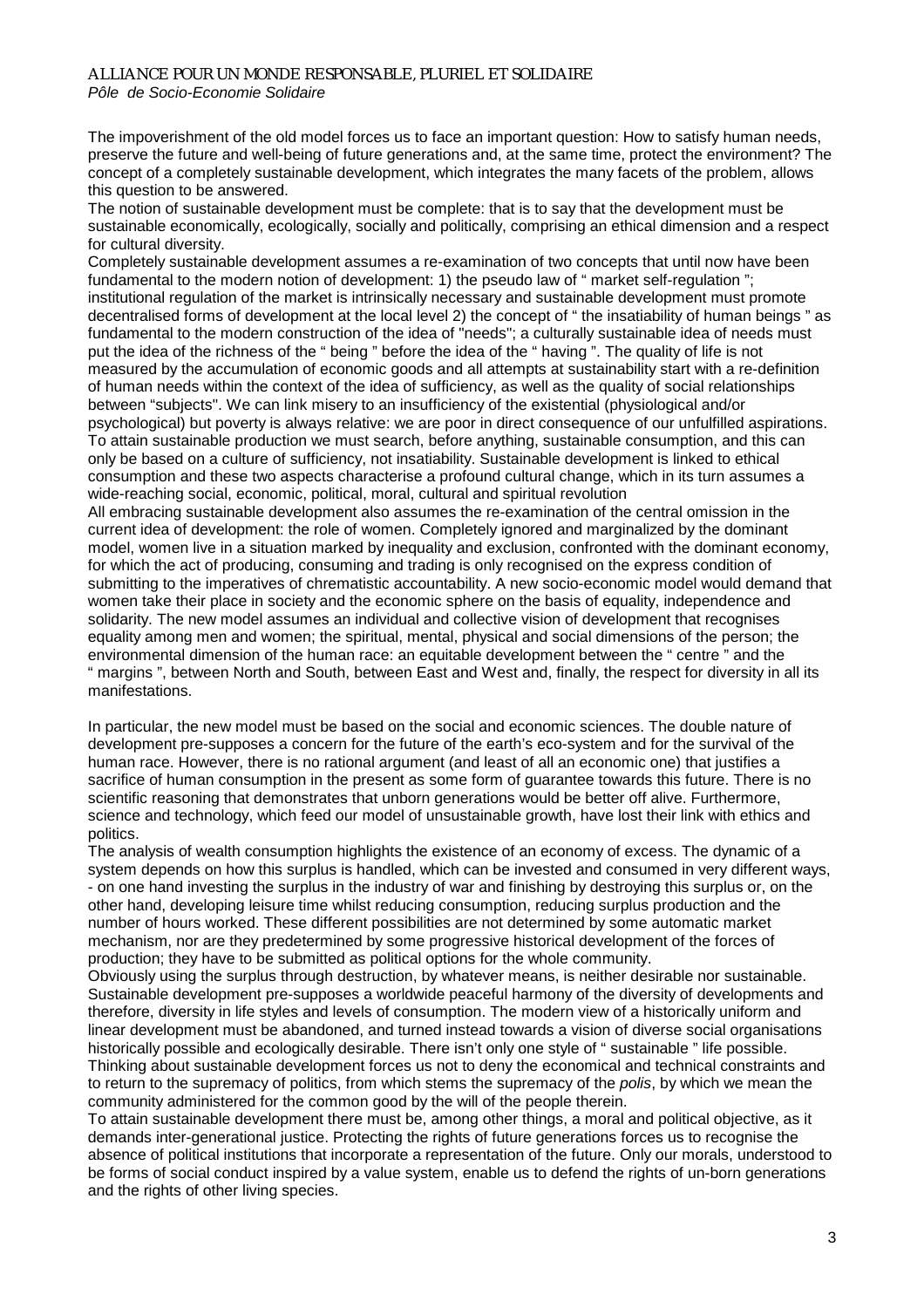## *ALLIANCE POUR UN MONDE RESPONSABLE, PLURIEL ET SOLIDAIRE*

### *Pôle de Socio-Economie Solidaire*

It is interesting to note that the ancient traditional archetype of human's " moral debt " is the ethical mirror of the physical and chemical limits of the Earth. In effect, the first empirical statement from humanity was the recognition that humans owe their life to another and that they are born with a moral debt. In the case of ecology, this means that at planetary level, human beings must firstly be concerned about the sustainability of their birthplace and only afterwards about the economic development necessary for their own comfort, with the exception, already mentioned, of unsatisfied fundamental basic needs, necessary for the survival of thousands of human beings and justice that compensates for the gulf that has built up between excessively rich and starving poor.

A world of responsibility and solidarity will only be possible when people analyse the effects of their actions on the environment and consider their role in the authorities of social and political production. The raising of consciousness must be made possible for everyone from childhood, thanks to free education that allows these situations to be analysed. This form of educational thinking, whilst respecting the individualism of each culture, must have a global content recognised by all educators.

The formation of a value system is based on a respect for solidarity and then learning to integrate at this level of community all humans who make up our environment, including non-organic nature. In return, this assumes the replacement of competition and individual rivalry, or even the egotistical desire of domination. Re-focussing personal thought on these values is the beginning of the journey, which leads to the discovery of the richness of being, over and above the richness of having.

An alternative model does not imply only one alternative form of thinking. There exist many different initiatives from the countries and regional/continental sub-systems within a single world economic system. This implies an absence of closed economies and the existence of an international division of labour; but it does not imply that there is only one form of socio-economic organisation within all the sub-systems. History has determined the differences (cultural, ethical and moral value systems, idiosyncrasies, " initial conditions "), which have made it possible to imagine the passage from the sovereignty of the Nation State to the People's Sovereignty in a globalised world, the reaffirmation and tolerant coexistence of cultural nationalisms. Authoritarian attempts to attain cultural uniformity as an instrument of power must be prevented. Cultural diversity is one of the sources of sustainable development at the global level. In the economic development of the countries of the South, environmental preservation is not separate from the preservation of social rights and the suppression of the foreign debt. Independence and politicoeconomic self–determination are necessary conditions (although not sufficient) for sustainable development; a counterexample to what we have just suggested is the non-sustainability inherent in the pillage of the colonial model.

#### **3 – Initiatives and innovations**

*We do not believe it is possible to achieve a sustainable development which will be respectful of great*  ecological balances but at the price of exclusion for a large part of humanity "<sup>1</sup>.

The technological reality which underpins globalisation, the inevitable effects of cultural syncretism caused by the globalisation of multimedia communications and the inexorable worldwide ecological interdependency, constitute a number of factors common to all humanity that are indispensable in all models of economically, ecologically and politically sustainable social development.

To the best of our understanding, the following characteristics are particular to each specific model of economically, ecologically and politically sustainable social development.

A **socially sustainable** development implies that it is socially just and that it is lived in peace; furthermore, it implies that these two dimensions are inextricably linked. Social sustainability demands that economic development neither causes human catastrophes nor produces marginality and exclusion. We cannot describe a process that destroys part of humanity, because of the non-existence of mechanisms for the equitable sharing of revenues, as socially sustainable development. Environmental destruction and the increase in poverty must be treated in a comprehensive manner. It's important not to confuse the comprehensive concept of sustainability with that of justice; sustainable development can be defined as one of the characteristics of a socially just order.

l <sup>1</sup> Platform of the Alliance for a Responsible and United World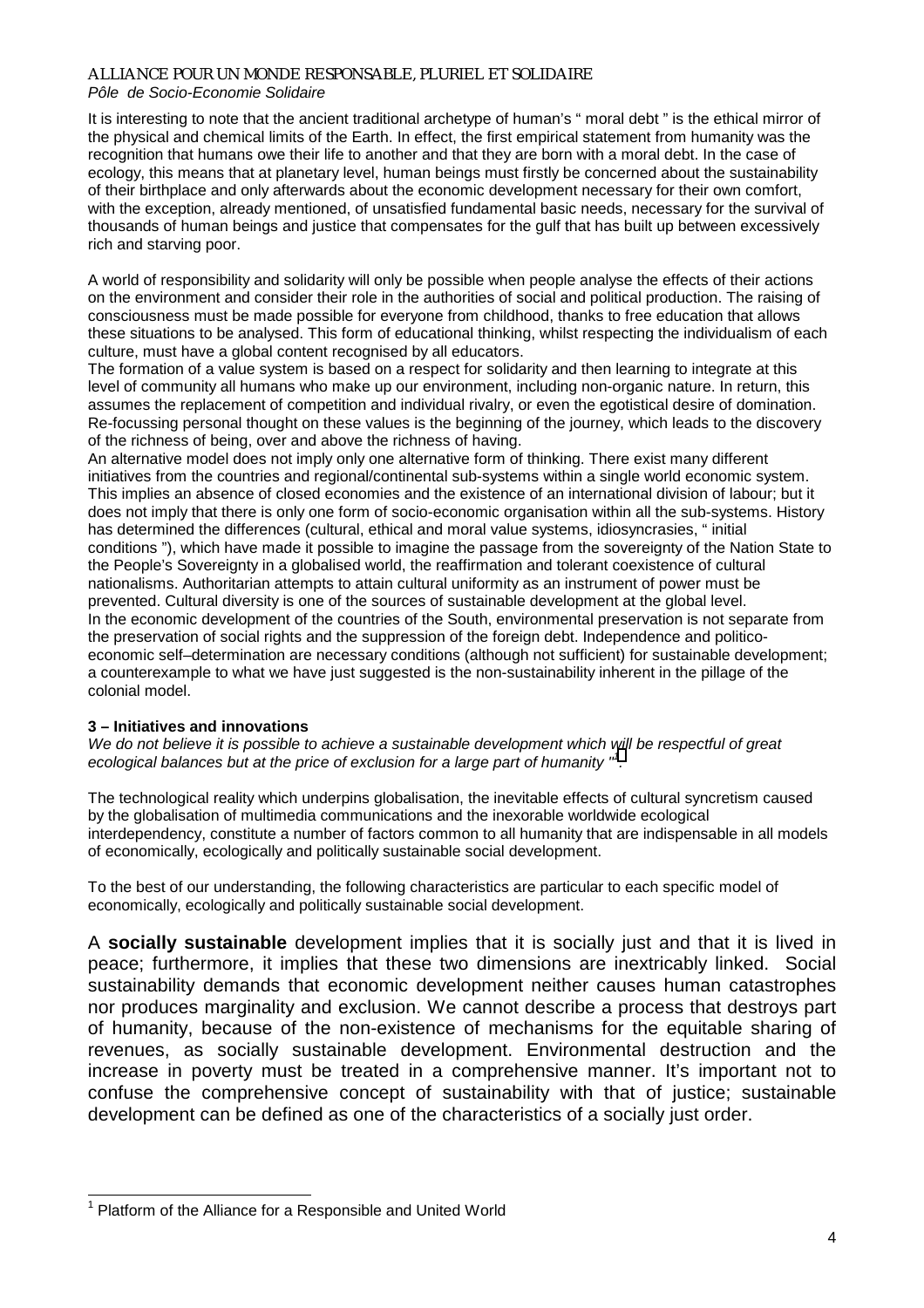The management of the environment has always been limited by the state of social relations. This relationship is dialectic; in effect, if the environment leads to a specific social organisation, to continue this must, in itself, lead to a certain use of nature.

We can ask ourselves if sustainability is the art of positively combining the imbalances. And maybe we can reply that feeding, protecting and supporting the social tie is the cultural base necessary to successfully face up to the problem.

An **economically sustainable** development means making two clear distinctions. Principally, between the notions of " development " and " growth ". Whilst " growth " implies expansion through the accumulation of materials, with a predominantly quantitative change of order, " development " is synonymous with the expansion of potentialities, and is therefore predominantly qualitative. Furthermore, it is important to make a distinction between what Aristotle called *economy* and that which he called *chrematistic*, which is the art of obtaining and earning money through the intermediary of price manipulation. That which interests us is the *physical economy*, i.e. the production of goods and services in the physical sense and not term accountable, and its effect on the quality of life and not its effects on the quantity of available reserves. It is here that the concept of economic sustainability acquires all its meaning, because we have to consider not only what has been produced but also what has been destroyed during the production process and that which has been produced as waste during consumption. What's more, in the physical economy, problems linked to energy have to be taken into account, since its physical behaviour sends us back to *entropy*, which is the meeting place of economy and ecology.

Entropy is a rough calculation that indicates the share of disorder, degradation and nonrecoverable energy loss as work, present in all physio-chemical systems. All forms of energy are gradually converted to heat and a share of heat dissipation is inevitable. The physical reality of entropy is present in the problem of environmental pollution and this irreversibility is a qualitative change that directly undermines the balance of the earth's eco-system, thus threatening human survival.

Given the possibility that questions of a qualitative order can modify those of a quantitative order, it is important to ask ourselves: What do we produce? Why and for whom do we produce? How do we produce? An economic development *per capita* must be able to face up to very different situations and aspects. This implies the growth of the amount of goods and services available for those who need them, with a specific priority for the populations that are suffering from a lack of basic needs. For those who are not suffering from these deficiencies, it is necessary to look for improvements in terms of quality rather than quantity, above all where it concerns durable goods; a quantitative decline may even be necessary, as far as the consumption of energy and raw materials is concerned, in the countries that consume the most; this will be complimentary to the growth necessary to satisfy the un-satisfied fundamental needs of the most destitute societies. On the whole, worldwide growth must be subordinate to the restrictions of ecological sustainability. This implies a redistribution of the earth's riches, in such a way that the rich that pollute are both less rich and pollute less. In any case, sustainable economic development does not demand the sacrifice of the quality of life of present generations nor does it mortgage the ability of future generations to satisfy their quality of life.

An ecologically sustainable development means that the direction of the development must not undermine the dynamic balance of the earth's eco-system necessary for the survival of the human race (the eco-systems pick up the leftovers of economic activity and carry out other essential functions for the economy, including the areas of health and biological diversity). From the physical standpoint and recognising the fact that humanity has already exceeded "the limits of growth", this implies that the elements necessary for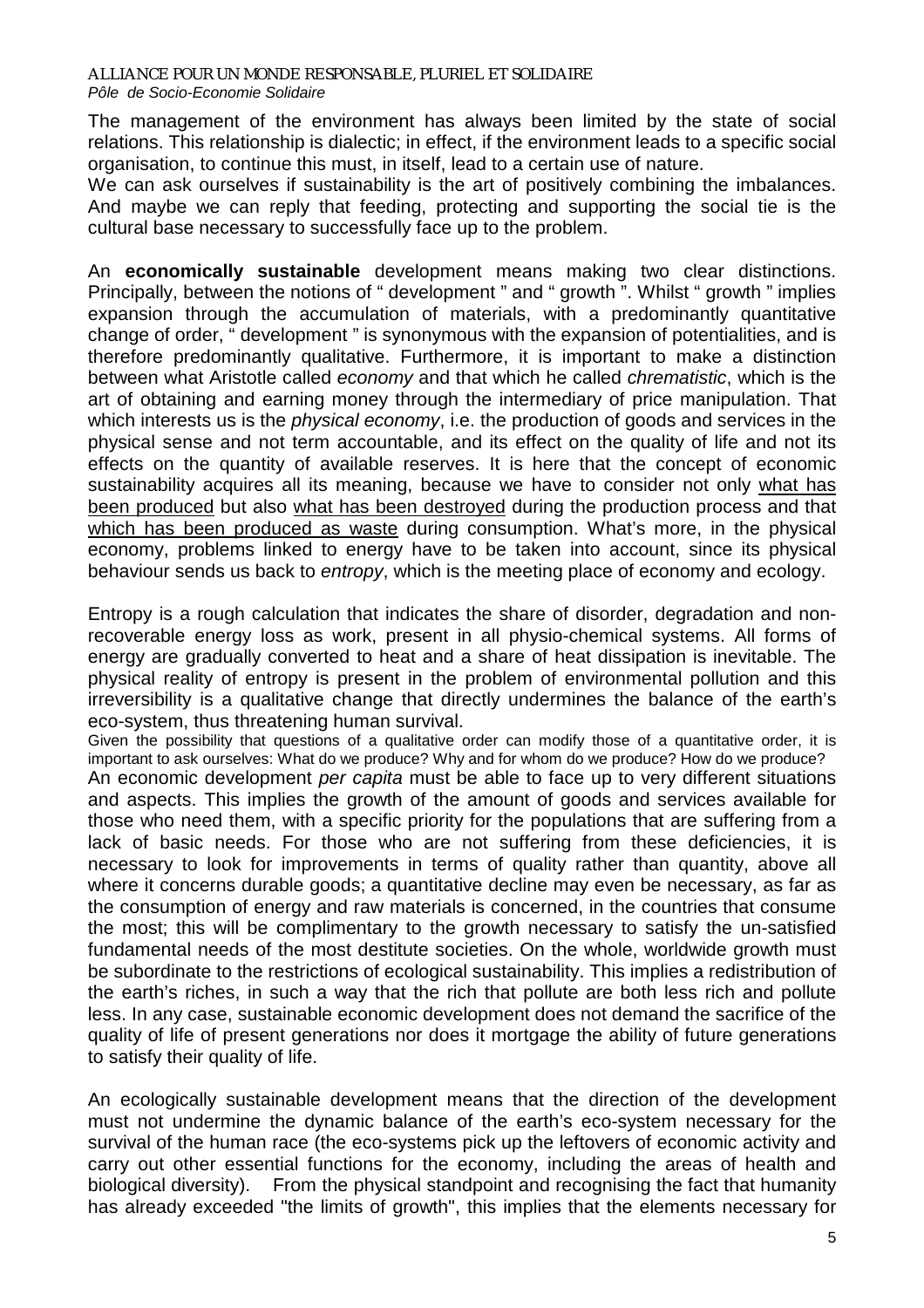production must satisfy three conditions in relation to the rates of sustainable exploitation and emission per time unit.

- The rate of use of renewable resources earth, air, forest, and fish must be inferior to their rate of regeneration.
- The rate of use of non-renewable resources fossil fuels, mineral deposits with a high level of purity, fossilised groundwater – must not exceed the rate at which substitutes can be renewed. Given that the creation of renewable substitutes necessitates harnessing more energy, thus increasing entropy pollution, this condition goes hand in hand with the next.
- The rate of polluting emissions must be inferior to the rates of environmental recycling, including the reversal of the process of global warming.

The accomplishment of these essential conditions for ecological sustainability invites a recognition of the existence of physical restrictions to world economic growth, independently of chrematistic arguments; the capacity of environmental preservation and the rates of sustainable exploitation must be defined, approximately, in physical terms; the eco-system does not know processes of growth and economy, whilst the sub-system of the former, it occupies a more important place each day within its heart. Therefore, we have to think in terms of two optimums: an optimum allowance and an optimum scale, whilst all the time remembering that the very notion of a social option pre-supposes a value judgement and not a technical conclusion. Self-functioning of the market can neither lead to optimum allowance nor an optimum scale. The price mechanism, institutionally regulated through revenue sharing, may be useful when it is a matter of optimum allowance, but in no case will it lead to an optimum scale. This is linked to systemic efficiency, where political and economic aspects are interlocked in an inseparable way, subject to ecological restrictions.

A **political sustainable** development implies that the economic and ecological dynamic of the social system, neither raises tensions nor builds up discontentment, which would make the political system inoperable for society or lead to political instability, with its eventual destructive consequences, provoked by the violent explosion of these tensions and conflicts. If a system respects the notion of justice, culturally accepted in its context, the tensions that lead to conflict can be avoided in a satisfactory manner on condition that there is a social dialogue; the evolution of political processes develop through the fact of knowing the eventual " discords ", which are the expression of diversity and constitute motors of the dynamic for the change of social conduct. Furthermore, the basis of effective political participation is economic independence, i.e. the liberation from the state of need, that those, who only posses their working strength to assure their physical survival, find themselves in. This freedom includes the event of assuring – through the intermediary of revenues not linked to work, obtained by virtue of citizen's rights, unconditionally and for all – the ability to consume in order to satisfy fundamental needs, independently of work, which, moreover, must also be shared.

When all is said and done, the notion of sustainable development returns us to a debate about the society in which we live and the exercise of democracy, which rests on political participation in the decision making process at all levels, particularly the grass roots. This said, it often happens that the grass roots represented by the whole of the poor and illiterate population is not ready for this participation. We are convinced that development will not be sustainable unless there is a profound change in people, as well as in the institutions to which they belong and the society around them. It is therefore necessary to imagine actions that target these objectives in the three dimensions already mentioned.

The change of the non-sustainable trend of the current model of globalisation implies a change in the dominant technologies as much as the culturally authoritarian values, and social/national relationships of the world system.

In the capitalist system nature, as a means of production, is only a simple resource for obtaining economic benefits. The unbridled version of capitalism, which has been predominant in the process of globalisation, has pushed the destruction of nature over and above the limits of sustainability for the earth's eco-system.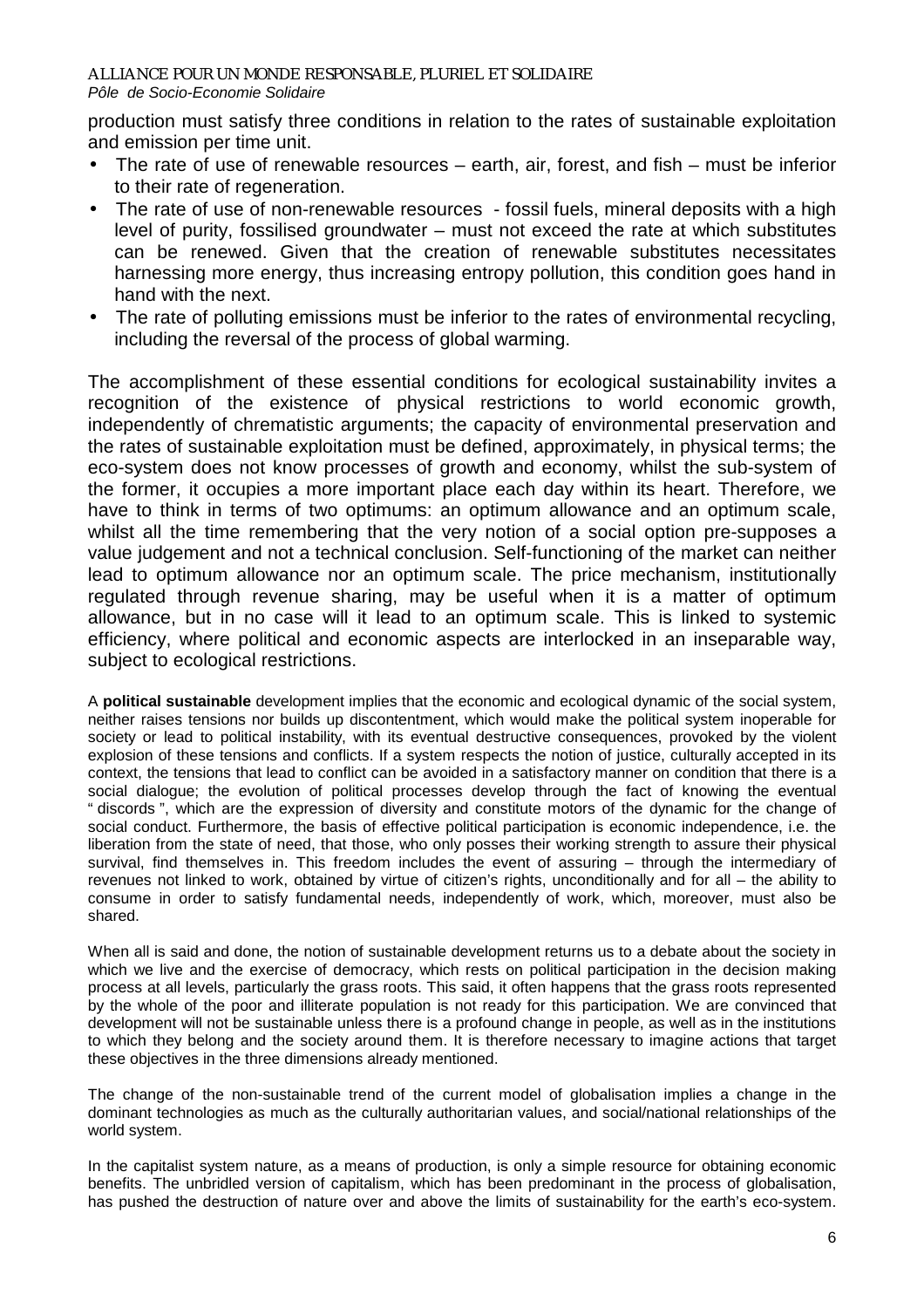### *ALLIANCE POUR UN MONDE RESPONSABLE, PLURIEL ET SOLIDAIRE*

### *Pôle de Socio-Economie Solidaire*

But the axis of this perverse globalisation is found in the loss of monetary sovereignty to the hands of speculative financial globalisation; this is why a *globalisation of solidarity* compatible with completely sustainable development demands a new International Monetary System, based on a shared monetary sovereignty, in such a way as to subordinate financial globalisation to a globalisation that is productive, fair and sustainable. This way will also allow the *deterioration of exchange terms*, from which the countries of the South suffer, and which tends to be compensated by social, economic and fiscal *dumping*, to be controlled.

If a multilateral supranational authority, without financial imperialism, administrated the International Monetary and Credit System exchange terms would be free of manipulations subjected to financial interests. And further, if there were politicians who opposed fiscal, social and ecological dumping (through national measures of self-defence or international measures of retortion), the consequence would be that the only restriction to freely choosing any specialisation for economic development would truly be efficiency, i.e. the ability to produce at the lowest cost thanks to better technology, better administration, better training of the work-force or because of better salaries or better standard of living for workers.

Foreign Debt is rarely mentioned in debates about sustainability. The reimbursement of " interest on interest " of the Foreign Debt has provoked a veritable social genocide in the poorest nations.

The simple lifting of the debt will not open on its own the way for sustainability since the concept of development imposed by the countries of the North on the countries of the South will remain unchanged. The hostility of the North begins when the South sees itself forced to join the rationality of the North. If a global sustainable development is possible, it will depend on a reduction in the flow of cheap energy and raw materials, which has continued moving from the South towards the North as in colonial times, in order to change the materialist basis of excessive consumption in the richest and most polluting nations. Thus, a new global scenario requires that the re-formulation of the International Monetary System is done without the threat of the South's financially accountable debt (and not real) and that it begins the repayment of the ecological debt (reel but unaccounted) incurred by the North over several centuries.

From a technical point of view it is possible to respect the physical limits of the ecosystem, by reducing the flow of resources consumed and the polluting elements emitted, simultaneously improving the quality of life for the whole of humanity. The technical condition necessary to make this happen is a rapid and dramatic rise in efficiency from the ecological viewpoint. Technically speaking, development is sustainable, globally, when the percentage rise in technological efficiency, in sociological terms, is greater than economic growth. It is important to stress that there is efficiency in respect of the system as a whole and another from the point of view of microeconomics. Growth limits impose the need for efficiency in both senses.

Systemic efficiency brings us back to a model of sustainable development, which demands a new international economic order based on diversity, accompanied by a sense of justice and is constructed in terms of solidarity and cooperation.

From the microeconomic viewpoint, it is possible to promote a *revolution of efficiency* based on ecological demands, technological advances and changes in the styles of consumption by:

- a) Changing the direction of technological progress. There are definite studies that demonstrate the viability of a revolution in energy productivity, a revolution in the productivity of raw materials and a revolution in transport productivity.
- b) Assuring that the efficiency revolution is lucrative. Economic incitements are a reality that can be administered in function of the efficiency revolution. If an enterprise must place itself in commercial relationships, whilst at the same time being " socially responsible ", there has to be a logic that can be translated into future benefits and assure the enterprise's survival. The fact that an activity is lucrative or not, depends on the relative prices and these are the result of revenue politics administered by the political powers. The efficiency revolution can be lucrative, if it combines measures such as the elimination of subsidies for the use of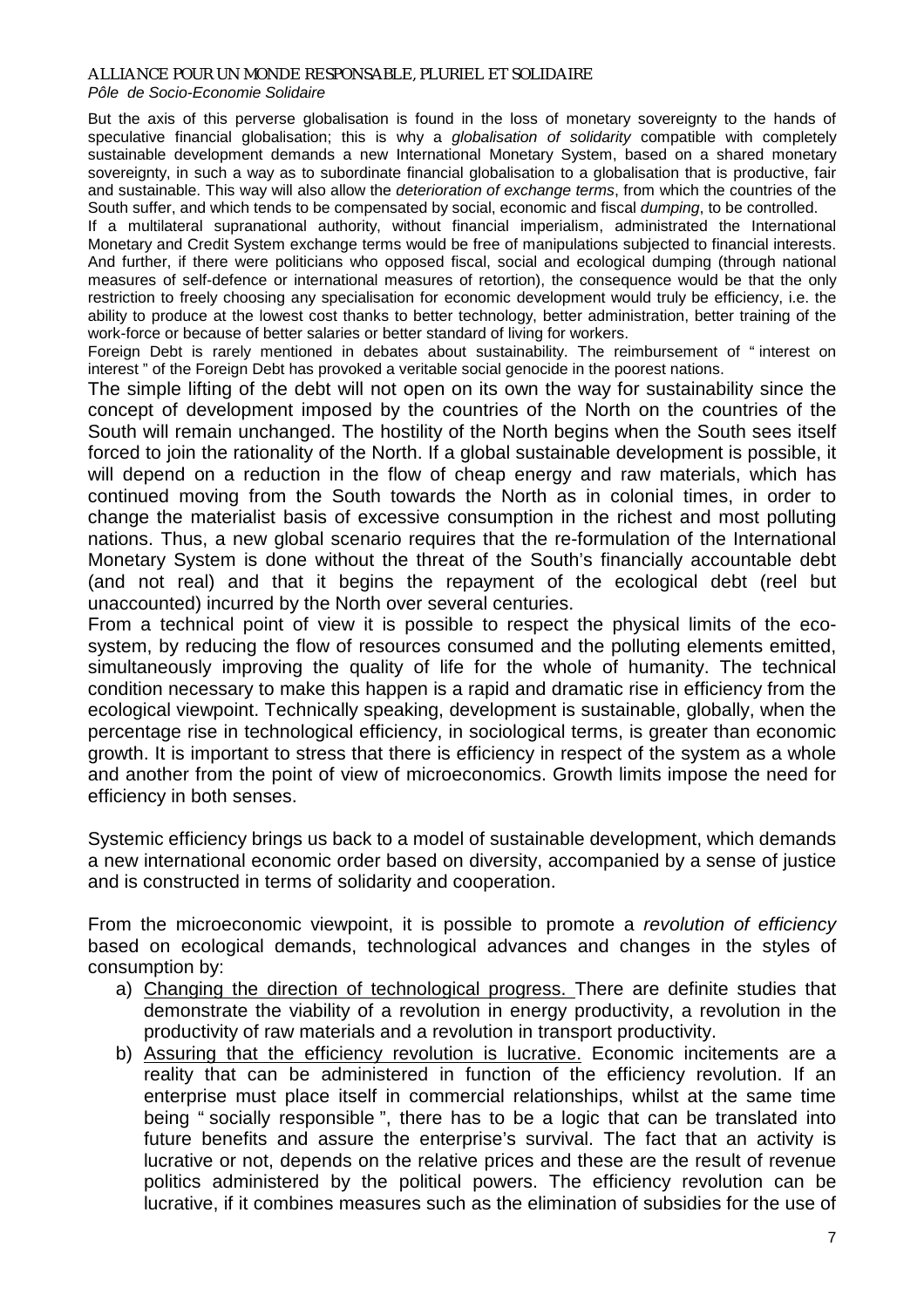certain resources, education about consumption, the control of demand, planning for minimal costing, the collection of tax levied on waste production, environmental auditing and ecological fiscal reform.

It is the capitalist economies of the richest countries that have the most polluting lifestyles and, consequently, it is these countries that must give the greatest priority to the improvement of technological efficiency in ecological terms, in such a way that their economic growth slows down whilst they increase the services and well-being offered; by changing their way of consumption, sometimes confined to waste, and at the same time improving the quality of life. In contrast, to improve the quality of life for the part of humanity that lives in misery, the poorest economies could have an economic growth that is faster than the environmental efficiency of the technology they use, in such a way that they can address the unsatisfied basic needs. Globally, the whole will be ecologically sustainable, but also equitable and accompanied by a better quality of life for the whole of humanity.

A completely sustainable model of development as a proposition for alternative globalisation brings us back to the question of productive specialisation and international trade, in which concepts such as fair trade and ethical consumption have to be confirmed .The present-day dynamic of world trade not only results in an unequal exchange between producers of raw materials and the industrial nations, but also provokes further destruction of the regions and the degradation of the environment. The hackneyed concept of " comparative advantages ", based on natural conditions linked to geography, has always been a trap for the nations of the South, condemning them to " the comparative advantages of raw materials ", whilst the states of the North have the right to " the comparative advantages of industrial development". This is even less acceptable when the assumed comparative advantage is linked to the extraction of non-renewable raw materials, which implies that once the source of raw materials has run out, the " optimum " decision of the world market would be the simple disappearance of the society in question, which will sink into famine and misery. Furthermore, the fact that a country possesses certain natural resources should neither imply any obligation (nor any right) to have to exploit them without any anxiety and humanity cannot commit this ecological error of forcing certain countries to fall into excessive practices of exploitation, because of their extreme state of un-satisfied need. Democratic sovereignty, which characterises people in the context of fair and just globalisation, rests in their self-determination to choose an efficient specialisation with which to integrate themselves into the system of globalised productivity. Thus, the productive efficiency of each country will depend on the fact that the socio-economicproductive system is the one best adapted to the maximum output of their potentialities; this is where real competitive advantages spring from, ones which are born from the training and specialisation of workers, fruits of the politics of education and public health, of politics, research and development, of industrial politics, etc.It is very important to point out that the cooperative participation of the labour force is one of the sources of competitive advantages.

In the same way that microeconomic efficiency is based on cooperative participation, it is possible to build up a macroeconomic system, which benefits from cooperative participation. But this, naturally, means leaving the realm of pure economics; the organisation of a macroeconomic cooperative participation must be compatible with (and opposite to) the structuring of social participation in the political power of institutions.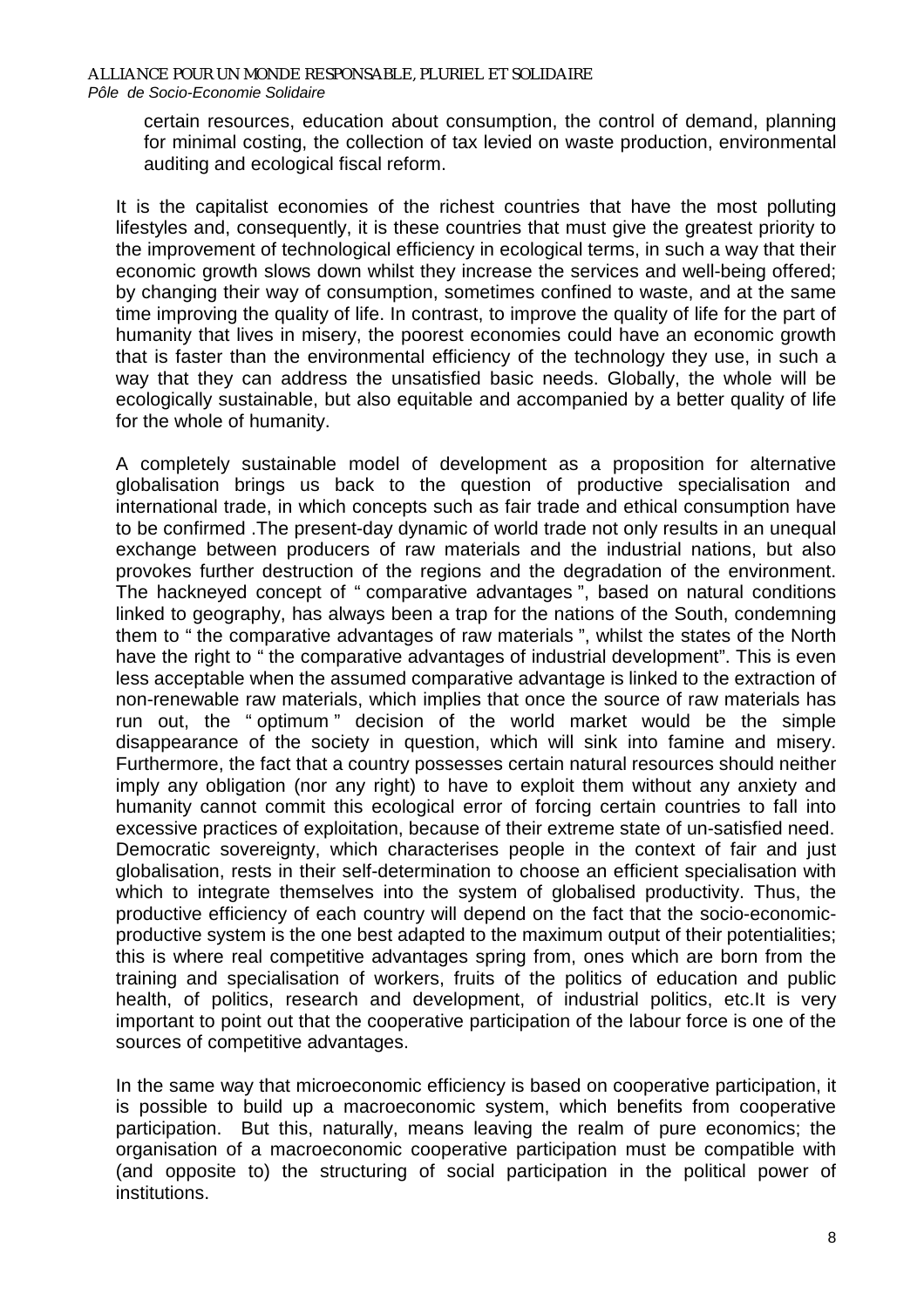We do not think that there will be sustainable solutions to international environmental problems unless the positions of all the weak elements of the global system are strengthened.

# **4 - Proposals**

- 1) To move towards a new system of procedures and institutions for world government.
- 2) To reform the system of international institutions in such a way as to favour a certain democratic balance between political, economic, judicial, etc world powers. Propose the reform of the International finance system, by starting with the transformation of the General Assembly of the United Nations into a world parliament, with elected members and a weighted system of proportional representation. All international organisations must inform and submit accounts to the Assembly General. The latter must convene: a) an international conference to reform international finance institutions, so that they can stabilise economies and facilitate a fairer globalisation b) an international conference to reform the WTO in order to facilitate fair trade.
- 3) Thus, political institutions of a new world order will generate a permanent wide public sector, defined by natural resources (the atmosphere, space, the oceans and the biodiversity) which are subjected to negative externalities and by public goods (international peace, including cultures)
- 4) A global regulation of Principles of Protection for the eco-system, humanity, the moderation of consumption, precaution, protection of diversity, citizenship, minimising pollution emissions, cooperation, " polluter-payer ", not only at the microeconomic level but also at the level of States and continental organisations, making sure that the latter do not benefit from a licence to pollute and denaturalise. The image of " global citizenship " can help to contribute to correcting the imbalance between capital and labour at the global level; that which must anchor populations to their region of origin must not be the legal impossibility to emigrate, but the completely sustainable development of their place of origin.
- 5) To promote the setting up of an International Tribunal on the Legitimacy of the Foreign Debt of the South. A moratorium until the moment when the distinction is made between legitimate and illegitimate debt allowing the financing of sustainable development processes in the South. In the case of reorganisation, social expenditure must be protected in respect of financial expenditure. In the same way that perpetrators of crimes against humanity merit to be subjected to the decisions of an International Penal Tribunal –in the process of being formed ––, financial delinquents must submit accounts to an International Tribunal of Foreign Debt.
- 6) Establish indicators of social and ecological debt that measure the ecological and social debt and include them in international conferences about debt. Redefine the concept of humane development and develop new indicators that take into account the conservation of the environment, social durability, and non-discrimination of people and the effects of negative externalities.
- 7) Find a solution to the debt crisis in the South, using the precedent set in Germany in 1953, including the limitation of repayments to 3.5% of public budgets. Countries in debt would only be able to pay back their debts if they attain a surplus of foreign trade and a balanced balance of payments.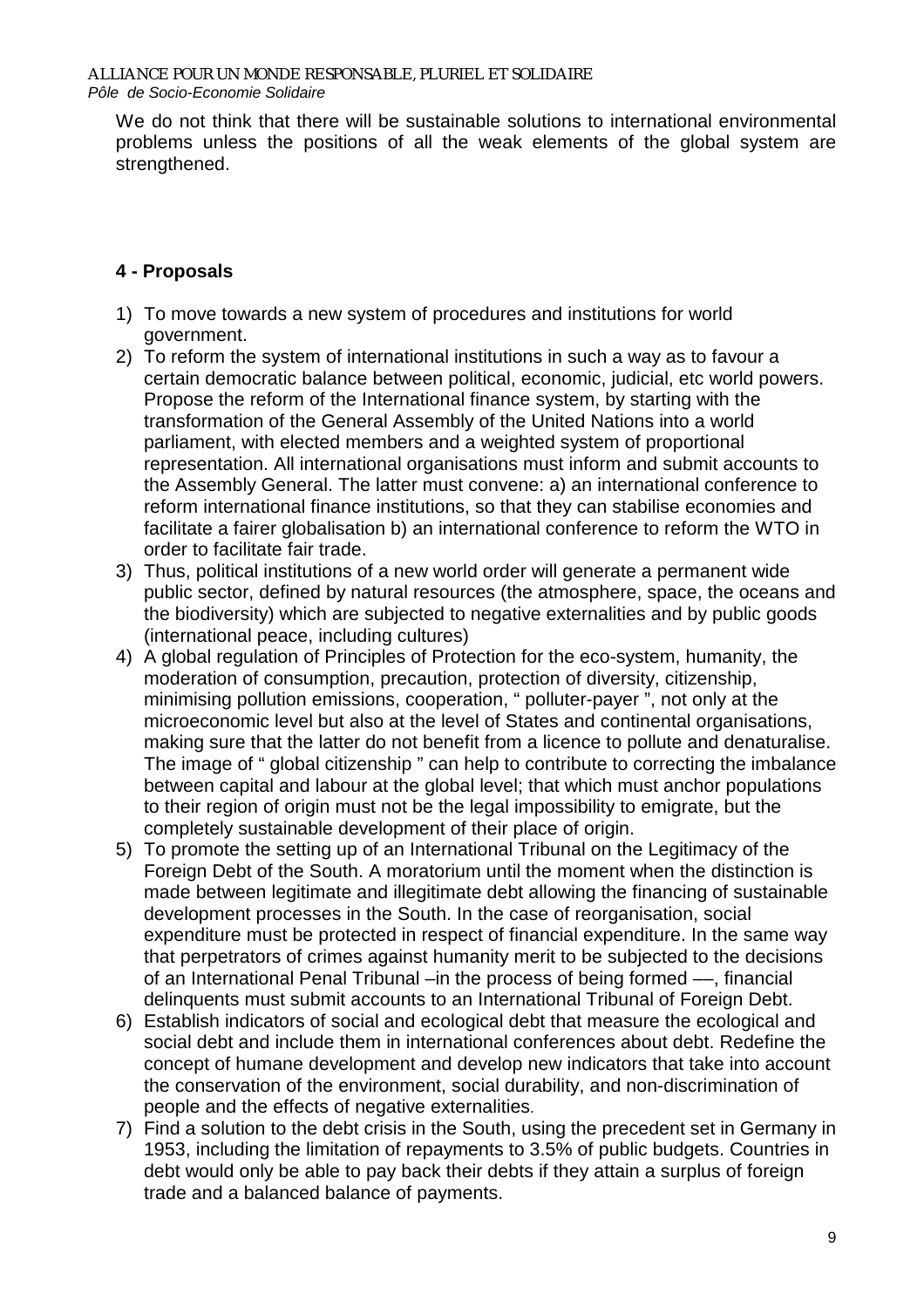- 8) Create openness in national financial systems and abolish tax havens. Private institutions must adhere to an international charter that defines the responsibilities of international loan organisations.
- 9) Actions must be defined to oppose the monopolistic offensive, supported by the major nations through patents, which at the same time appropriate popular knowledge in function of economic interests and attempt to impose their rights to patent knowledge and goods which constitute the social heritage.
- 10) At the same time as setting up systems of sustainable production and more rational processes of change in land use, it is necessary to optimise the mechanisms of alert, prevention, resolution and mitigation of natural disasters and those caused by human factors.
- 11) Establish a tax on international financial transactions in order to stabilise monetary transactions, to contribute to the financing of sustainable development and in order to eliminate poverty. Create importation taxes targeted against social and ecological dumping*.*
- 12) A possible reform (albeit insufficient) to mitigate the materialist culture and the production of symbolic value for merchandise would be the Introduction of a tax on advertising revenues for the media and a progressive tax on income from activities associated with advertising (up to 80% or 90% of revenues). Furthermore, this would encourage the independence of means of communication with respect to their advertising revenue, and to have a press that has fewer links to the interests of corporations and other controlling interests. The creation of alternative channels of interactive social communication must play an important role in the promotion of sustainable development.
- 13) A solid base for political sustainability requires a re-definition of the role of municipalities; in effect it is in the local domain that community life is most directly expressed. To do this, it is necessary to promote participation at neighbourhood level for all issues linked to the improvement of the family, social and institutional quality of life, and also to favour the setting up of participatory budgeting.
- 14) Education for sustainable development must be set in its context, by putting the emphasis on new forms of needs perception and resource use. This should be concerned with: a) training in terms of values that strengthen the understanding of the responsibility necessary for a sustainable development that is all-embracing and b) training in the knowledge necessary for solving the problems associated with sustainability. The formation of useful knowledge pre-supposes sustainable forms of behaviour, such as watching over the conservation of drinking water and fertile soil, slowing down the advance of desertification or preserving public health, not only known epidemics but also new illnesses springing from technological manipulation of food production or brought about by the poor quality of life associated with the urban industrial civilisation. Traditional knowledge accumulated by humanity over the millenniums has to be re-valued. It is necessary to globalise the issue of sustainable development as soon as the student enters the school; the content should be given in an interdisciplinary way, putting together the concepts of Sustainable Development/ Non Sustainable Growth, Social inclusion/ Social Exclusion, Responsible Consumption/Irresponsible Consumption, Globalisation of Solidarity /Foreign Debt of the South, Respect for the Environment/Flow of Raw Materials and Energy towards the North, etc.

### **5 – Strategies and agents**

Global change is possible if the social forces, and the projects capable of carrying out the necessary reforms, come together in the nation states. However widespread corruption has undermined the ability